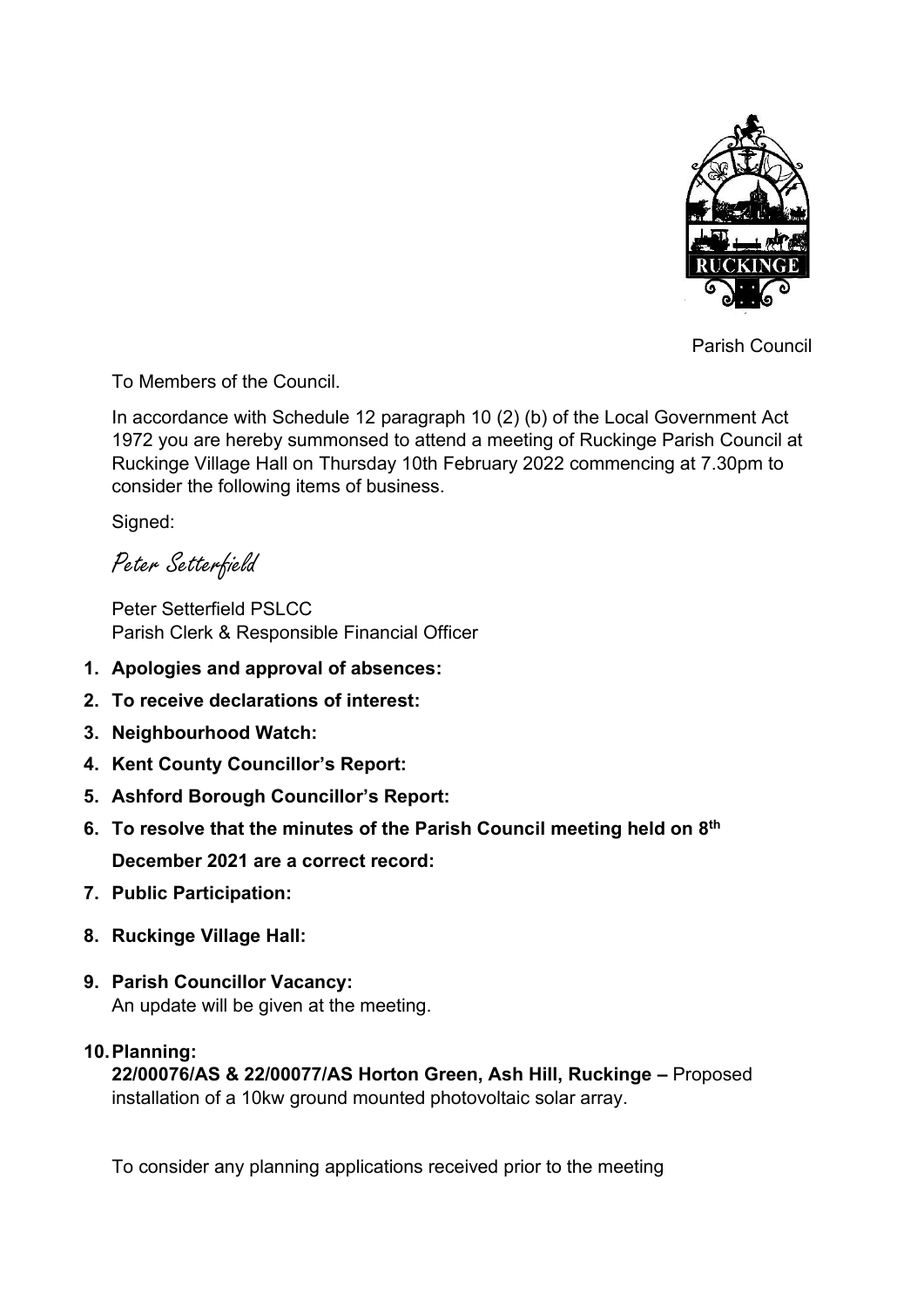## **11.Finance:**

To confirm the following payments made between meetings: Clerk's salary £398.92 Clerk's expenses £22.50 HMRC £127.60 CD Tearle £75.00 PKF Littlejohn £48.00

To authorise the following payments:

Clerk's salary £322.17 HMRC £93.60

## **12.Parish Council website:**

An update will be given at the meeting.

## **13.Business Plan:**

Circulated prior to the meeting.

## **14.Southern Water – Drainage issues:**

An update will be given at the meeting.

#### **15.Bromley Green Hall:**

General issues relating to the Hall, Car Park & Play Area

#### **16.Queen's Green Canopy:**

To thank Her Majesty for her service and celebrate Her Majesty's Platinum Jubilee, Ashford Borough Council is aiming to plant one tree representing each resident who will be living in the borough in 2022. This will almost be 135,500 trees planted over the next three years. This is also a fantastic opportunity to increase opportunities to sequester carbon in the longer term and beyond. This is the Parish Council's chance to support the Borough Council as a green pioneer, increase biodiversity and enhance the local environment, improve the health and wellbeing of residents and enjoyment of local areas.

In order to support this exciting project, the Borough Council are inviting Parish Councils to apply for trees and hedging plants to plant within their own parish areas. Each Parish Council can apply for as many trees or hedging plants that the proposed site can accommodate, the Borough Council do require that the Parish Council either own the land that they will be planting or have the legal landowners permission in writing. Applications can be made for more than one site, however each site must have a separate application.

As part of the application process the Borough Council need an overview of the proposal, where the trees are to be planted, what the applicant is hoping to achieve and how the area will be prepared for planting and the future maintenance of the trees to ensure that the project is sustainable and aligned to the Borough Council's green pioneer objectives. So whether the plan is to make a small woodland for local interest, provide shading for a popular seating area or want to plant a hedgerow to